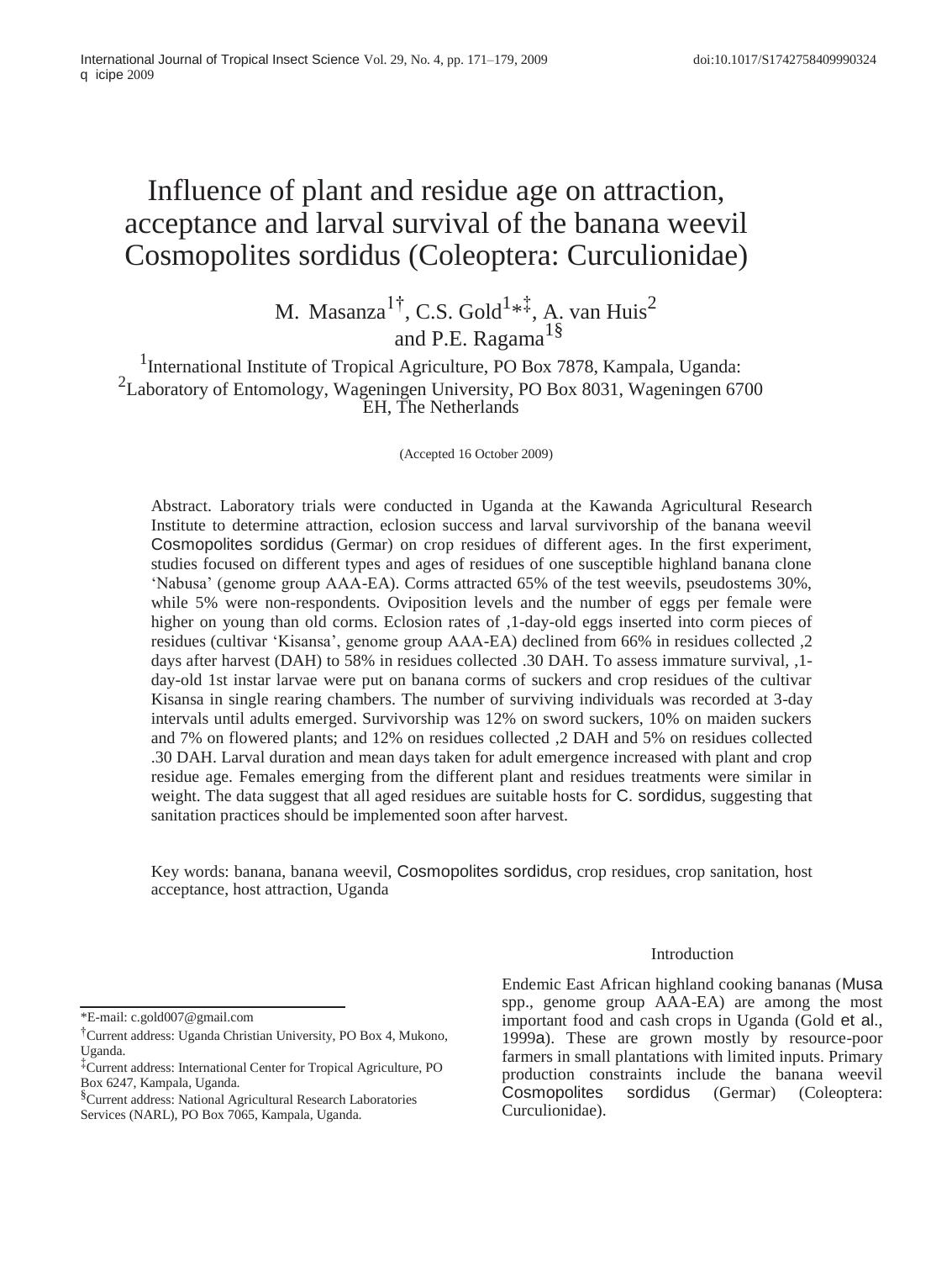The banana plant consists of an underground corm, a pseudostem (comprised of leaf petioles), leaves and a true stem that grows through the centre of the pseudostem and bears the flower and subsequent bunch. Banana is a perennial crop with suckers (new plantlets) emerging from the corm. Plants sharing a common corm form a mat. Each plant produces a single bunch. The phenological stages are peeper, sword sucker, maiden sucker, pre-flowered plant and flowered plant. Following harvest of the bunch, the plant dies back leaving the pseudostem, true stem and attached part of the corm as crop residues. In established banana stands, plants of all phenological stages are present at any one time and harvest is throughout the year.

C. sordidus larvae tunnel in the corm, damaging the vascular system and weakening the stability of the plant. Attack may result in sucker death, snapping, toppling, reduced bunch size, mat disappearance and shortened stand life (Rukazambuga et al., 1998; McIntyre et al., 2001; Gold et al., 2004). The insect is dispersed through infested planting material. Popu-lation build-up is slow, and yield losses tend to increase over time. For instance, damage levels in one study increased from 7 to .20%, and yield losses increased from 9 to 44% between the first and third rations (Rukazambuga et al., 1998). Gold et al. (2004) reported the disappearance of 35% of banana mats within seven crop cycles in a heavily infested field.

C. sordidus attacks only the related genera Musa and Ensete. Adults are free-living, nocturnally active and hydrotrophic (Gold et al., 2001). They utilize plant volatiles in locating hosts (Budenberg et al., 1993). The weevils attack all phenological stages of the banana plant, including crop residues. Damaged plants (e.g. cut corm or pseudostem material) are especially attractive to C. sordidus (Gold et al., 2001), suggesting that such injuries increase the level of volatiles being released. Oviposition is in the base of the plant. In highland banana, Abera et al. (1999) reported highest levels of oviposition on flowered plants and residues, although, in plantain, Mesquita et al. (1984) observed that tissue from younger plants was more suitable for larval development.

All highland cooking banana (AAA-EA) and plantain (AAB) clones appear susceptible, while Gros Michel (AAA) is partially resistant and Kayinja (ABB), Kisubi (AB), Sukari Ndizi (AAB) and Yangambi-Km5 (AAA) are highly resistant (Kig-gundu et al., 2003). Antibiosis appears to be the major avenue of resistance (Gold et al., 2001; Kiggundu et al., 2007). Nevertheless, antibiotic mechanisms appear to break down after harvest. Thus crop residues, even in resistant clones, may be heavily attacked by C. sordidus (Gold and Bagabe, 1997). Crop residues have also been reported as refuges and food sources for adult C. sordidus (Gold et al., 2001).

Crop sanitation (i.e. destruction of residues) has been widely recommended as a means to reduce overall C. sordidus pressure (Gold et al., 2001). However, it is unclear which types of residues are most attractive to ovipositing C. sordidus and most suitable for larval survivorship. For example, the exploitation of older residues by C. sordidus has been little studied. In other words, crop sanitation might be timed to encourage weevil oviposition on residues (rather than on plants) that can then be destroyed before the larvae can fully develop. This situation would lead to diminished population growth. Currently, many farmers in Bushenyi district in southwestern Uganda prefer to leave freshly harvested corm residues in situ to stabilize the banana mat and then dig them out several months after harvest, even though it has not been ascertained whether C. sordidus attacks residues of this age. Information on the suitability of residues of different ages for C. sordidus oviposition, survivorship and fitness could be used to optimize recommendations on how farmers should time the destruction of their crop residues.

The objectives of this study were: (1) to determine what types and ages of crop residues are most attractive and acceptable for oviposition to C. sordidus; and (2) to ascertain the success rates of weevil immatures to develop on residues of different ages and in different states of decomposition.

#### Materials and methods

The research was conducted under ambient conditions in the Banana Entomology Laboratory at the Kawanda Agricultural Research Institute (KARI). KARI (0825 $^{0}$ N,  $32832^0$ E) is 13 km north of Kampala and at 1195 m above sea level. Day length is 12 h throughout the year. Average daily tempera-tures are 15 8C minimum and 29 8C maximum with mean relative humidity of 76%.

The typical conditions (colour, firmness, moist-ness and fungal growth) of the different-aged residues used in the experiments are described in [Table 1. F](#page-2-0)irmness was determined by squeezing a sample of banana tissue between the thumb and first finger and classifying the feeling as soft, moderately firm and firm. Banana tissue was classified as moderately moist if on pressing it wetted the fingers, or very moist if water oozed out of it. The other conditions were assessed by visual observation.

## Experiment 1: C. sordidus attraction to and oviposition on plant and residue material of different ages for a single cultivar

The objective of this experiment was to determine adult C. sordidus attraction to and acceptance of banana residues of different ages using the cultivar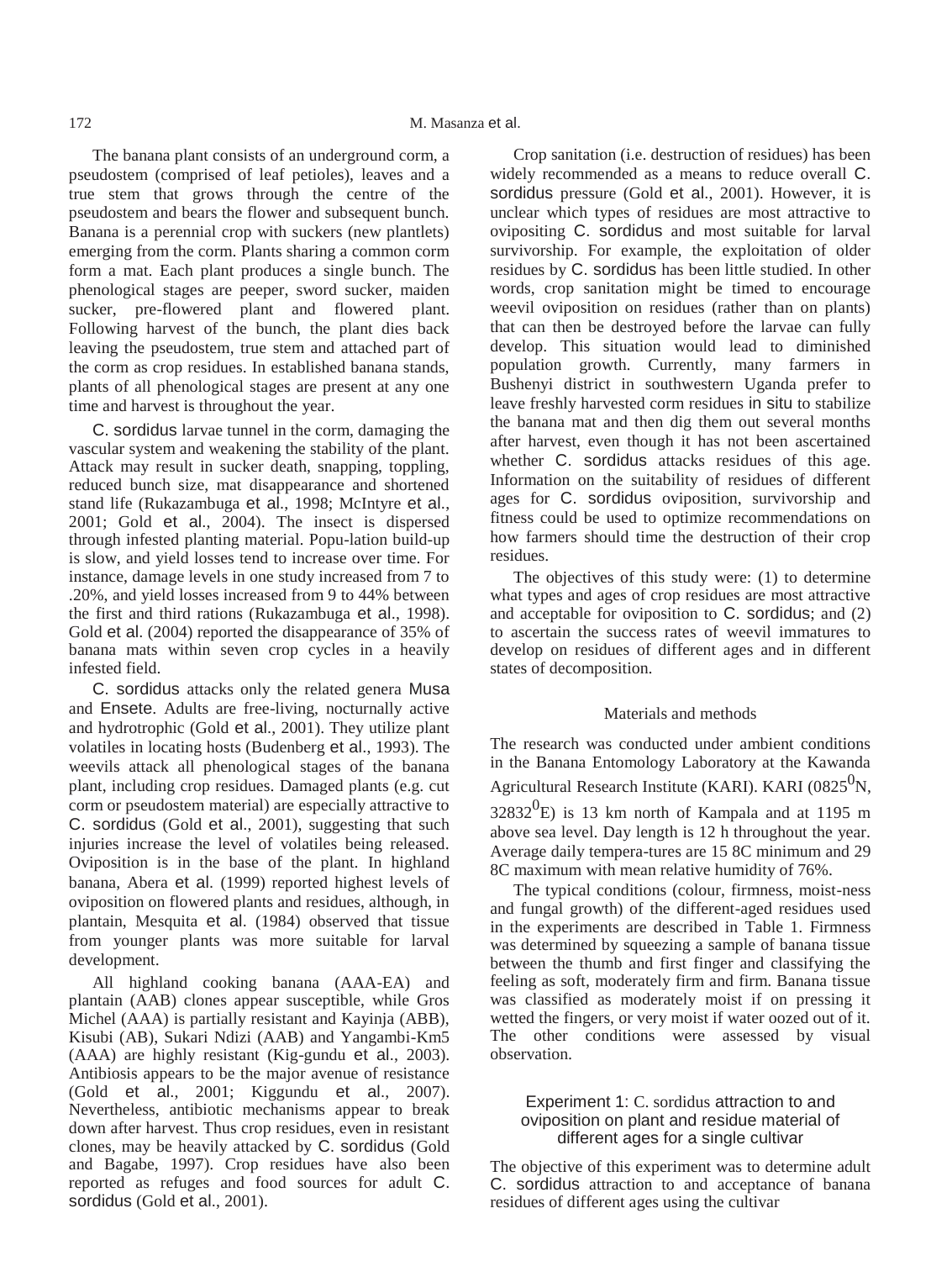<span id="page-2-0"></span>Table 1. Typical conditions of highland banana (AAA-EA) tissues of suckers, flowered plants and residues of different ages

|                                    |              |                 | Measured characteristics |            |               |
|------------------------------------|--------------|-----------------|--------------------------|------------|---------------|
| Banana tissue type                 | Plant part   | Colour          | <b>Firmness</b>          | Moistness  | Fungal growth |
| Living plants                      |              |                 |                          |            |               |
| Maiden suckers and flowered plants | Corm         | White           | Moderate                 | Moderate   | $\pounds$     |
|                                    | Pseudostem   | Green           | Soft                     | Moderate   | £             |
| Residues                           | Flower stalk | White           | Moderate                 | Moderate   | $\pounds$     |
| Fresh $(.2 \text{ DAH})^2$         | Corm         | White           | Moderate                 | Moderate   | $\pounds$     |
|                                    | Pseudostem   | Green           | Soft                     | Moderate   | $\pounds$     |
|                                    | Flower stalk | White           | Moderate                 | Moderate   | $\pounds$     |
| Intermediate $(2 – 13$ DAH)        | Corm         | Off-white       | Moderate                 | Moderate   | $\pounds$     |
|                                    | Pseudostem   | Off-white       | Soft                     | Moist      | $\pounds$     |
|                                    | Flower stalk | White           | Moderate                 | Moderate   | $\pounds$     |
| Old $(14 - 30$ DAH)                | Corm         | <b>Brownish</b> | Firm                     | Moderate   | $\pounds$     |
|                                    | Pseudostem   | <b>Brownish</b> | Soft                     | Very moist | $\pounds$     |
|                                    | Flower stalk | Creamy white    | Moderate                 | Moderate   | $\pounds$     |
| Very old (.30 DAH)                 | Corm         | <b>Brown</b>    | Firm                     | Moderate   | U             |
|                                    | Pseudostem   | <b>Brown</b>    | Soft                     | Very moist | U             |
|                                    | Flower stalk | Light brown     | Soft                     | Very moist | £             |
| Decomposing (.90 DAH)              | Corm         | <b>Brown</b>    | Soft                     | Moderate   | U             |
|                                    | Pseudostem   | <b>Brown</b>    | Soft                     | Very moist | U             |
|                                    | Flower stalk | Light brown     | Soft                     | Very moist |               |

<sup>1</sup> Fungal growth: U, present; x, absent.  $^{2}$  DAH, days after harvest.

'Nabusa' (AAA-EA). Treatments consisted of corms and pseudostems that were collected from maiden suckers or from residues at different numbers of days after harvest (DAH): (1) fresh maiden sucker corm; (2) fresh corm (residues;  $,2$  DAH); (3) old corm (14 – 30) DAH) (4) very old corm (.30 DAH);

(5) fresh pseudostem (,2 DAH); (6) old pseudo-

stem  $(14 – 30$  DAH); and  $(7)$  very old pseudostem  $(.30)$ DAH). The different treatments were pre-

sented to weevils simultaneously.

Samples ( $7 \text{ £} 3 \text{ £} 1 \text{ cm}$ ) from corms or pseudo-stems were cut from the different-aged residues and presented to groups of 70 adult C. sordidus (50% female) in circular plastic containers (50 cm diameter and 20 cm high). The weevils were sexed on the basis of punctation on the rostrum (Longoria, 1968) and curvature of the last abdominal sternite (Roth and Willis, 1963). In each bioassay, banana pieces (one from each of the seven treatments) were placed equidistant from each other and from the centre of the basin in a completely randomized design. The experiment was repeated ten times.

The adult weevils used in this study were obtained from split pseudostem traps (Mitchell, 1978) in farmers' fields near KARI. Prior to assays, the weevils were maintained on banana corms (cv 'Namwezi' AAA-EA) in the laboratory for 1 week. Each weevil was used in a single bioassay and then discarded. The 70 weevils were placed at the centre of the basin, which was then covered with a polythene sheet with tiny holes for ventilation.

After 24 h, the number of male and female weevils at each banana piece was counted. We determined oviposition levels on the different residues by gently paring the surface tissue and counting the number of eggs.

### Experiment 2: influence of banana residue age on C. sordidus eclosion success

The objective of this experiment was to determine whether residue age influenced eclosion rates of C. sordidus eggs. Treatments consisted of four different corm residue age classes: (1) fresh (,2 DAH); (2) old (14  $-$  30 DAH); (3) very old (31 – 60 DAH); and (4) decomposing (.90 DAH) corms.

Residues of different ages (cv Kisansa, AAA-EA) were obtained from banana stands near KARI. Banana corms were removed in their entirety and taken to the laboratory. There the residues were pared and cut into 7 £ 3 £ 1 cm pieces, weighing about 200 g. Only corms without C. sordidus damage were used.

In each corm piece, ten  $2 - 4$  mm deep holes were cut from the surface using the point of a sharp knife. Fresh (,24 h old) C. sordidus eggs were placed singly in each hole. The corm pieces were then placed on moist filter paper in Petri dishes. The Petri dishes were placed on racks whose legs were immersed in water traps to protect the eggs from ants. After 10 days, the corms were carefully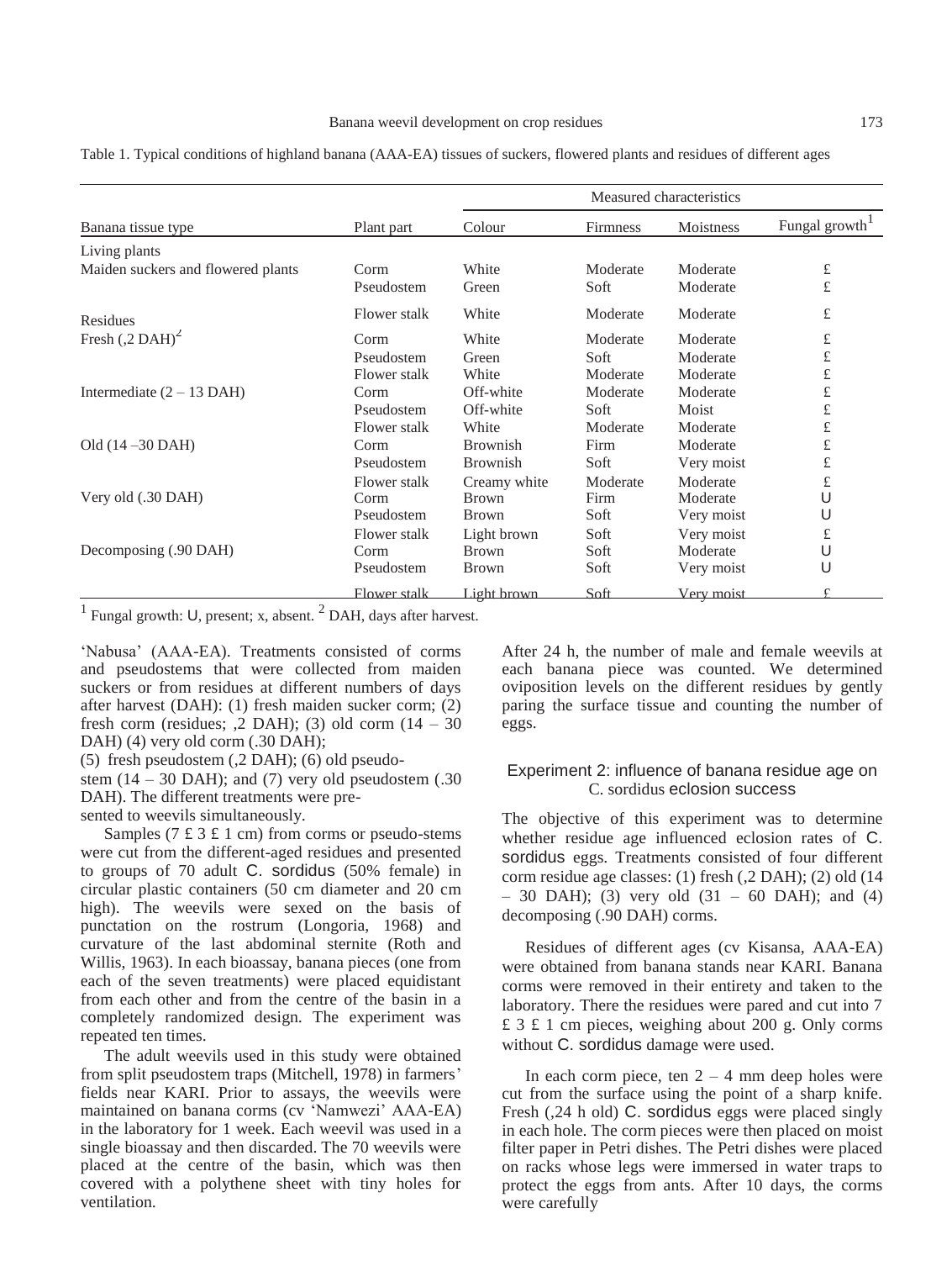dissected to determine the fate (eclosed or dead) of each inserted egg. Each treatment was replicated 20 times. The mean temperature during the exper-iment was 25 8C.

The eggs used in this experiment were obtained from a laboratory colony of C. sordidus. Banana maiden suckers (cv 'Atwalira', AAA-EA) obtained from farmers' fields near Kawanda were carefully pared. Two pared suckers were placed in each of four 60 £ 20 cm plastic buckets. Each bucket was infested with 250 unsexed adult C. sordidus that had been field collected a week earlier and maintained on banana corms. The buckets were covered with lids perforated with small holes and kept in the laboratory at room temperature. After 24 h, the suckers were pared to expose the eggs. The eggs were carefully extracted using the tip of a sharp knife and then immediately inserted into the test corm pieces.

# Experiment 3: influence of plant phenological stage on C. sordidus larval survivorship

Larval survivorship was determined on three phenological stages of highland banana (cv Kisansa, AAA-EA): (1) sword sucker; (2) maiden sucker; and (3) flowered plant. Pieces of corm  $(7 \text{ f } 3 \text{ f } 1 \text{ cm};$ approximately 200 g) were split in half and a small notch (large enough to accommo-date a small larva) was cut into the interior of one half. A single recently emerged (,24 h) 1st instar larva was placed into this notch. The halves were then put back together with the larva inside.

The corm pieces were maintained in plastic buckets (60 £ 20 cm). Larvae were measured every 3 days and corm material renewed until the larvae entered the prepupal stage. After opening the corms, the larvae were carefully extracted. For live larvae, head capsule measurements were taken at the widest point (dorsal view) at 40 times magnification with a binocular dissecting micro-scope fitted with a calibrated micrometer. Larval instars were determined by comparing their head capsule width measurements on a scale developed by Gold et al. (1999b). In particular, we were interested in determining which larvae had entered the 5th instar. After measurement, each larva was placed in fresh corm from the same treatment group. Pre-pupae and pupae were left undisturbed (except for one time weighing  $2 - 3$  days after pupation) in the same corms (rearing chambers). The sex and weight of teneral adults were determined. The experiment was repeated four times with each replicate consisting of 50 larvae per treatment.

The corms used in these experiments were obtained from plants taken from farmers' fields in Semuto, 50 km north of Kampala. Selected farms

had low weevil incidence and consisted of the highland banana cultivar Kisansa. Entire banana mats were uprooted with a digging spear and then transported to KARI. The corm material was handled as in Experiment 1, with weevil-damaged corms rejected.

First instar larvae were obtained from a C. sordidus colony maintained in the laboratory. Three thousand adult weevils were placed in buckets containing highland banana maiden suckers. Each day eggs (i.e. ,24 h old) were removed by paring the suckers. These were then maintained on moist filter paper in Petri dishes and monitored daily. Newly emerged larvae were used in the experiments.

# Experiment 4: influence of banana residue age on C. sordidus larval survivorship

Larval survivorship on three different age groups of corm residues was determined using methods similar to those in Experiment 3. The treatments were: (1) fresh corm (,2 days after harvest); (2) intermediate-aged corm  $(7 - 14 \text{ days})$ ; and (3) very old corm  $(60 - 90 \text{ days})$ . Experimental procedures for larval rearing, recording of larval size, pupation and date of adult emergence were similar to those in Experiment 3.

# Data analysis

For Experiment 1, counts of adults per corm piece, females per corm piece and number of eggs per female on each residue type were subjected to Statistical Analysis System (SAS) generalized linear models procedure (SAS Institute, 1997). Acceptance (number of eggs per female) was computed from data on females attracted and eggs deposited on each of the residues. The numbers of eggs per female were obtained by dividing the total number of eggs found in each residue type by the number of females found at these residues after 24 h. Total number of adult C. sordidus, female C. sordidus and eggs per female on each residue type was subjected to SAS generalized linear models procedure (SAS Institute, 1997). Means were separated by least square means pairwise comparison t-test.

For Experiment 2, counts and percentages of C. sordidus eggs eclosed after 10 days were subjected to mixed model procedure (SAS Institute, 1997) with treatments as fixed effects, while replicates were considered as random. Mean separation was carried out using orthogonal contrasts.

Counts of larval and pupal development stage duration were analysed using the GLM procedure of SAS (SAS Institute, 1990). Mean separation was carried out by pairwise comparison t-test of least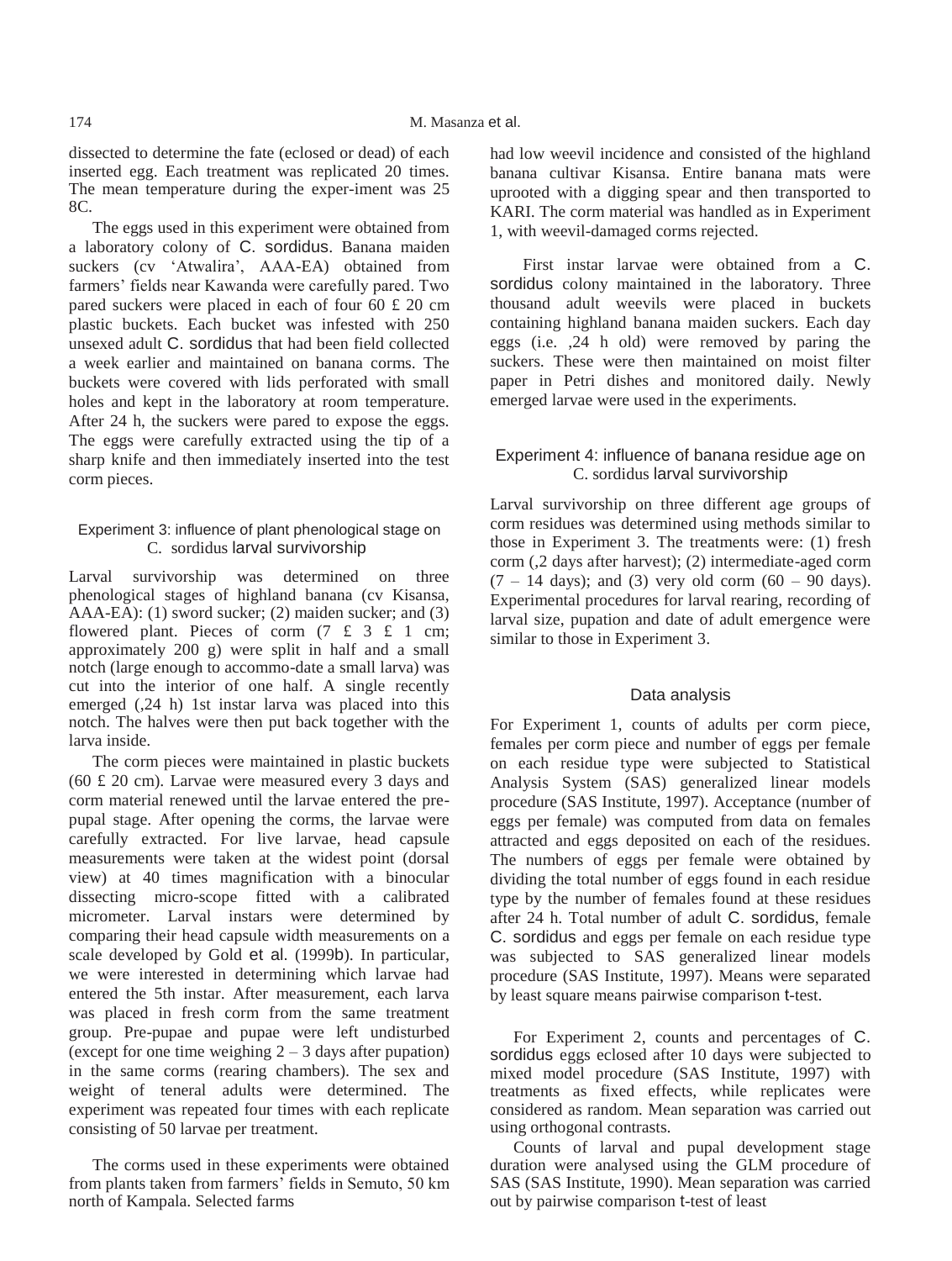| Residue <sup>1</sup>     | Females                 | Eggs                 | Eggs/female $^2$    |
|--------------------------|-------------------------|----------------------|---------------------|
| Fresh maiden sucker corm | 64a                     | $17.4 \land 3.49a$   | $0.27 \land 0.048a$ |
| Fresh corm               | 21 <sub>b</sub>         | $4.9 \land 1.20cd$   | $0.23 \land 0.054a$ |
| Fresh pseudostem         | 50a                     | $1.2 \land 0.70d$    | $0.02 \land 0.054b$ |
| Old corm                 | 29 <sub>b</sub>         | $1.9 \land 0.62d$    | $0.07 \land 0.054b$ |
| Old pseudostem           | 66a                     | $10.0 \land 2.79b$   | $0.06 \land 0.054b$ |
| Very old corm            | 28 <sub>b</sub>         | $2.5 \land 1.02cd$   | $0.10 \land 0.054b$ |
| Very old pseudostem      | 63a                     | $6.3 \land 1.43$ bc  | $0.09 \land 0.048b$ |
| Non-respondents          | 12c                     |                      |                     |
| Moribund                 | 17                      |                      |                     |
| F-value                  | 2.2                     | 10.4                 | 0.3                 |
| Significance             | $P$ ¼ 0.049 (SE ¼ 16.0) | $P\frac{1}{4}0.0001$ | $P\frac{1}{4}0.05$  |

<span id="page-4-0"></span>Table 2. Mean of females attracted, mean of eggs deposited per residue and eggs/female laid on different types and aged excised banana tissues of cv Nabusa, AAA-EA in the laboratory (ten replicates; Experiment 1)

Means in columns with the same letter are not significantly (P , 0.05) different by probability of LS means pairwise comparison t-test. <sup>1</sup>Age of residues: fresh  $\alpha$ , 2; old, 14 – 30; very old,  $\alpha$  30 days after harvest. <sup>2</sup> Total eggs per residue/mean of females at residue.

square means. The effect of food on larval survival was analysed using generalized linear model procedure of SAS (Genmod; SAS Institute, 1997), with distribution as Poisson, gamma or binomial, with an appropriate link (logarithm) and offset function as a natural logarithm on time. We used a Poisson distribution for larval survival and pupal counts with link function as logarithm, while the offset variable normalized the data to fitted cell means. For survival rate, we used a gamma distribution.

#### Results

## Experiment 1: C. sordidus attraction to and oviposition on plant and residue material of different ages for a single cultivar

Twenty-four hours after release, 95% of C. sordidus adults were found in contact with banana materials. The remaining weevils were  $4 - 5$  cm from any treatment. The number of weevils at maiden sucker corm, fresh pseudostem, old pseudostem and very old pseudostem was significantly higher than those at fresh corm, old corm and very old corm residues (P , 0.05; [Table 2](#page-4-0)). The highest level of oviposition occurred on maiden sucker corms. There was also significantly higher total oviposition on old and very old pseudostems than on fresh pseudostem and old corms (P, 0.01). Oviposition per female was greater on maiden sucker corms and fresh corm residues than on other materials.

## Experiment 2: influence of banana residue age on C. sordidus eclosion success

Eclosion success was significantly affected by residue corm age and days after oviposition [\(Table 3\).](#page-4-0) Eclosion rates on fresh and old corms

were significantly higher from those on very old and decomposing corms [\(Table 3](#page-4-0)). Eclosion rates of eggs between fresh (66  $\land$  3%) and old (67  $\land$  4%), and between old and very old corms  $(64 \land 4\%)$  were not significantly different from each other (P, 0.05). These three treatments all had signifi-cantly higher eclosion rates (P, 0.05) than those on decomposing corms (58  $\triangle$ 4%).

#### Experiment 3: influence of plant phenological stage on C. sordidus larval survivorship

For corms taken from living plants, larval survivor-ship after 48 days was 12% on sword suckers, 10%

Table 3. ANOVA for orthogonal contrasts of effect of banana corm age on eclosion success of Cosmopolites sordidus eggs in the laboratory (Experiment 2)

| Treatment effect              |   | df Den df | F-value            |
|-------------------------------|---|-----------|--------------------|
| Time (days after oviposition) | 3 | 237       | $119.66***$        |
| Corm age (days after harvest) | 3 | 57        | $3.48*$            |
| Treatment contrasts           |   |           |                    |
| Fresh vs. old corms           | 1 | 57        | 0.18 <sub>NS</sub> |
| Old vs. very old corms        |   | 57        | 3.42NS             |
| (Fresh and old) vs. (very     |   | 57        | $6.84*$            |
| old and decomposing)          |   |           |                    |
| Treatment estimates           |   |           | Means              |
| Fresh vs. old corms           |   |           | $21.88 \land 4.39$ |
| Old vs. very old corms        |   |           | $8.13 \land 4.39$  |
| (Fresh and old) vs. (very     |   |           | $16.25 \land 6.21$ |
| old and decomposing)          |   |           |                    |

df, degrees of freedom; Den, denominator.

NS, not significant (P . 0.05); \* P # 0.05; \*\*\* P , 0.001.

Residue age: fresh,  $1 - 2$ ; old,  $14 - 30$ ; very old,  $31 - 60$ ; and decomposing, .90 DAH.

Fresh ¼ 55.88; Old ¼ 57.75; very old ¼ 52.75 and

decomposing ¼ 44.63.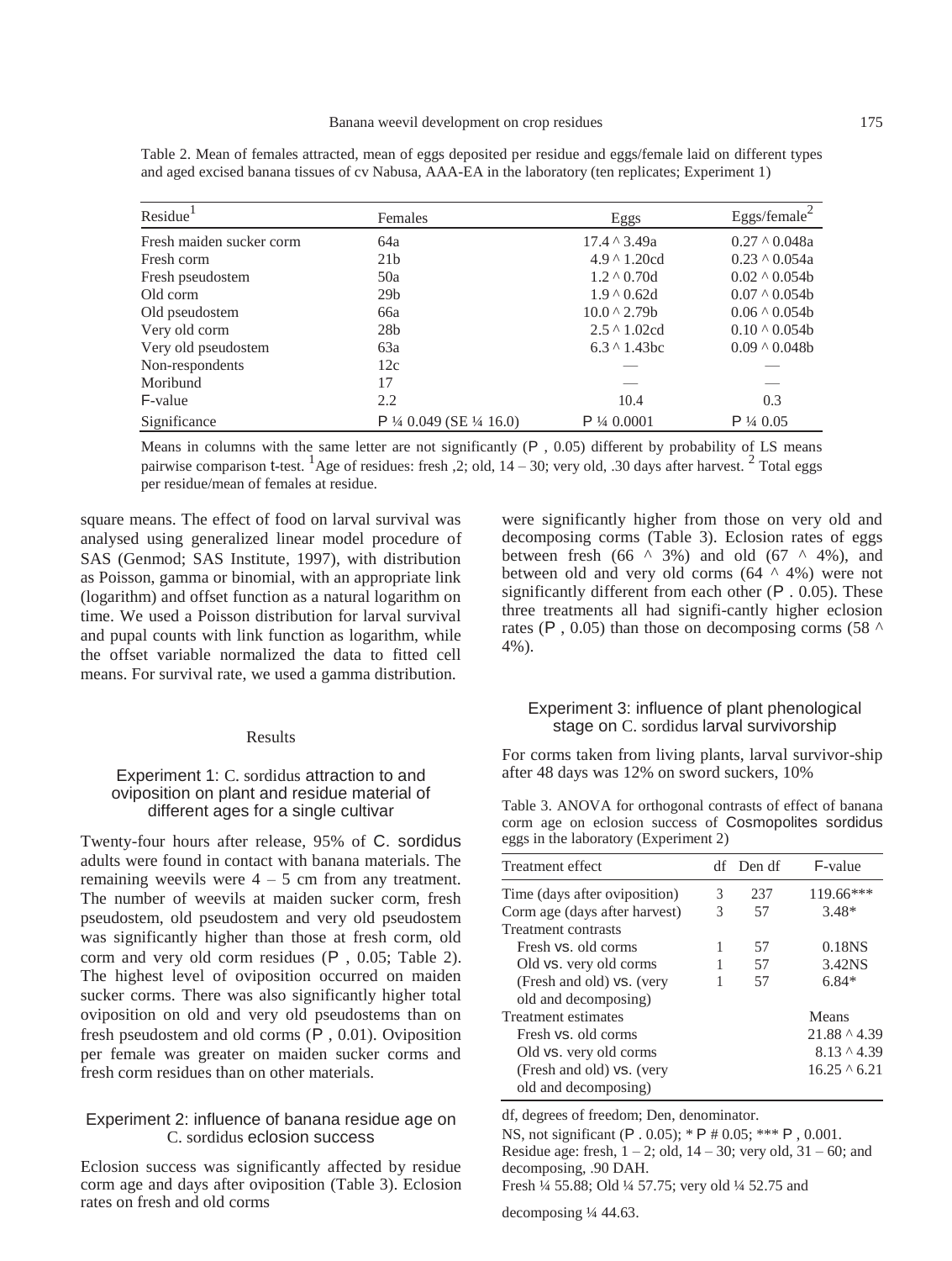| Larval<br>duration            | Pupating $(\%)$                        | Larval<br>to adult duration  |
|-------------------------------|----------------------------------------|------------------------------|
|                               |                                        |                              |
|                               | 12.0                                   | $37.9 \times 0.61b(33-42)^p$ |
| $31.1 \land 0.55b(30-36)$     | 10.0                                   | $39.6 \land 0.68b(36-48)$    |
| $36.4 \land 0.70a(33 - 42)$   | 5.0                                    | $45.6 \land 0.96a (42 - 48)$ |
|                               |                                        |                              |
| $32.3 \times 0.61c (30 - 51)$ | 9.5                                    | $39.1 \land 0.64b(30-42)$    |
| $35.6 \land 0.65b(30-39)$     | 7.5                                    | $44.8 \land 0.78a (42 - 51)$ |
| $39.4 \land 0.95a(33 - 45)$   | 3.5                                    | $47.3 \land 1.01a (42 - 51)$ |
|                               | $29.2^{\circ}$ 0.52c $(24-36)^{\circ}$ |                              |

<span id="page-5-0"></span>Table 4. Mean duration (days) of Cosmopolites sordidus larval stage and larval plus pupal stages on corm pieces taken from varying plant phenological stages and residues of different ages (Experiment 3)

Means in columns within plant stage and within residue stage followed by the same letter are not significantly different  $(P. 0.05)$  by pairwise comparison of the t-test of least square means. <sup>b</sup> Values in parentheses represent the ranges.

on maiden suckers and 7% on flowered plants. For residues, larval survivorship after 51 days was 12% on fresh corm, 8% on old corm and 5% on very old corm. Larval stage duration and larval to adult duration increased with plant and residue age [\(Table 4](#page-5-0)). Fewer individuals successfully pupated on older plants and residues. The pupation on corms decreased from 9.5% on fresh corms to 3.5% on very old corms. Larval stage duration was shorter and % pupation was higher on 1- to 3-day-old residues than on flowered plants.

Forty-eight days after insertion of recently hatched (,1-day-old) larvae, there were no signifi-cant differences in the number of 5th instar larvae on sword suckers, maiden suckers and flowered plants [\(Table 5](#page-5-0)). The estimate indicates that significantly more pupae (P , 0.01) and adults (P , 0.001) developed on flowered plants than on sword suckers.

# Experiment 4: influence of banana residue age on C. sordidus larval survivorship

Larval survivorship was significantly higher on fresh corm residues with a parameter estimate of 1.18 than on intermediate-aged and very old banana corm residues [\(Table 6](#page-6-0)). On very old corms, the estimate was highly significant and negative (20.33), implying that mortality was higher on these than on fresh and intermediate-aged corms. Parameter estimates for larval survival rate were significant on all feeding materials. It was highest on fresh corm as its estimate was much higher (3.49) than that for intermediate-aged (1.24) and very old corms (1.32). There was also higher probability of pupation on fresh corm (parameter estimate 1.8) than on intermediate-aged (20.35) and very old corms (21.02).

Head capsule size for pre-pupae reared on the plants and residues of different ages were

statistically similar [\(Table 7](#page-6-0)). Nevertheless, pupal weights were significantly higher on maiden suckers, flowered plants and fresh corms than on sword suckers, old corms and very old corms. That is, pupal weights were lowest on young plants and older residues. Males on very old residues were lighter than those reared on other plant parts and residue types and than females reared on all materials.

Table 5. Analysis of parameter estimates for total number of Cosmopolites sordidus 5th instar larvae, pupae and adults on banana sword suckers, maiden suckers and flowered plants corms (Poisson distribution and log as link function; Experiment 3)

|                     |   |             | Standard |        |           |
|---------------------|---|-------------|----------|--------|-----------|
| Parameter           |   | df Estimate | error    | $x^2$  | $Pr.x^2$  |
| Larvae (5th instar) |   |             |          |        |           |
| Intercept           | 1 | 21.39       | 0.08     | 190.59 | **        |
| Sword sucker        | 1 | 20.15       | 0.12     | 1.46   | NS        |
| Maiden sucker       | 1 | 0.14        | 0.11     | 1.53   | <b>NS</b> |
| Flowered plant      | 1 | 0.39        | 0.00     |        | <b>NS</b> |
| Scale               | 0 | 1.00        | 0.00     |        |           |
| Pupae               |   |             |          |        |           |
| Intercept           | 1 | 21.43       | 0.15     | 88.15  | $**$      |
| Sword sucker        | 1 | 21.02       | 0.27     | 14.59  | **        |
| Maiden sucker       | 1 | 20.39       | 0.21     | 2.71   | NS        |
| Flowered plant      | 1 | 1.84        | 0.00     |        | ***       |
| Scale               | 0 | 1.00        | 0.00     |        |           |
| <b>Adults</b>       |   |             |          |        |           |
| Intercept           | 1 | 21.09       | 0.09     | 129.46 | $**$      |
| Sword sucker        | 1 | 21.14       | 0.02     | 22.00  | ***       |
| Maiden sucker       | 1 | 20.31       | 0.17     | 3.06   | NS        |
| Flowered plant      | 1 | 1.54        | 0.00     |        | **        |
| Scale               | 0 | 1.00        | 0.00     |        |           |

NS, not significant (P . 0.05); \*\*P # 0.01; \*\*\*P # 0.001. Goodness-of-fit test for (a) cumulative survival: deviance  $\frac{1}{4}$  702,  $x^2$ <sub>(30)</sub>  $\frac{1}{4}$  23.4; (b) larval survival rate data: deviance  $\frac{1}{4}$  201,  $x^2$ (21)  $\frac{1}{4}$  9.6 (model not rejected).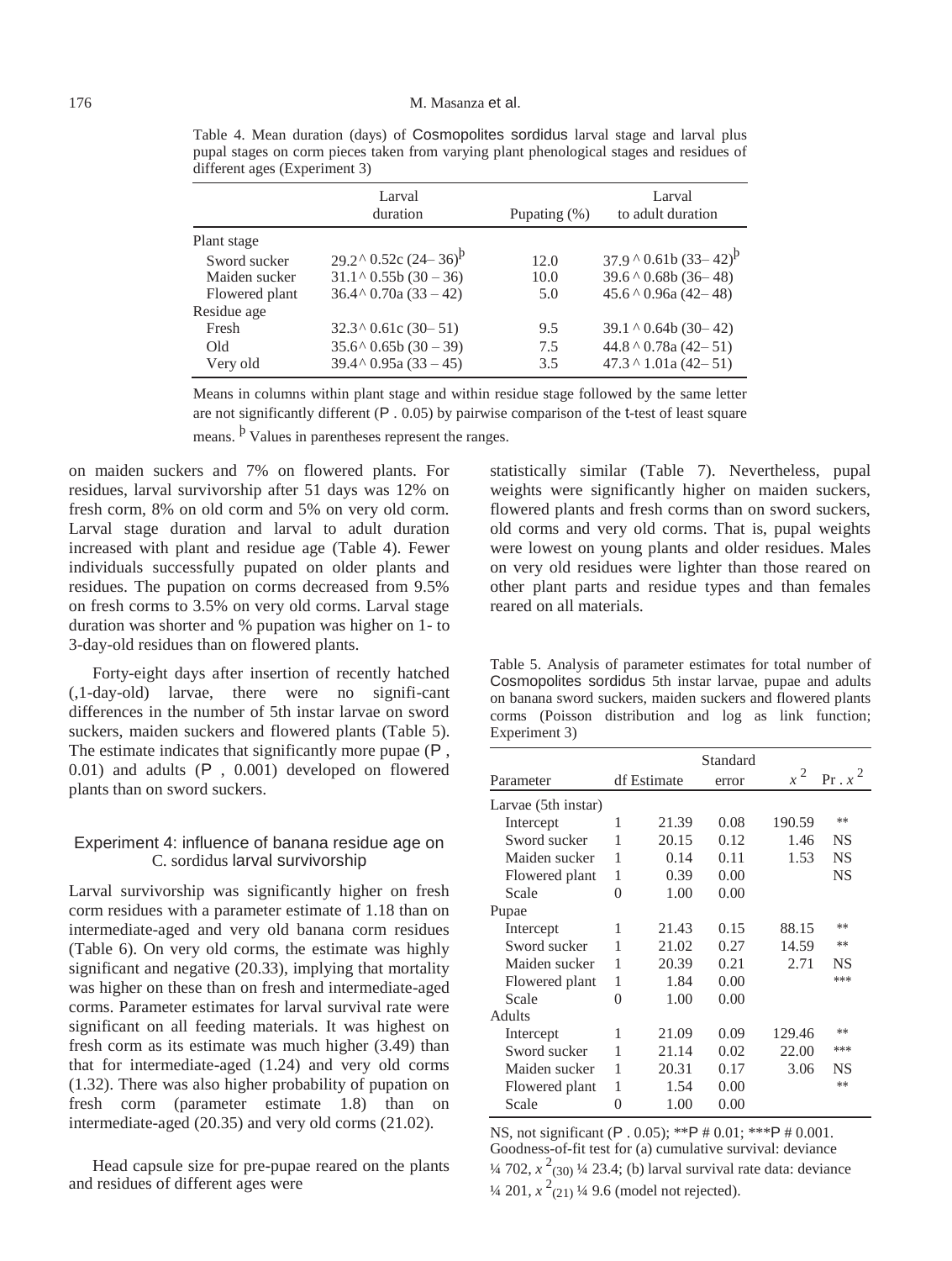Table 6. Analysis of parameter estimates for total larval survival, rate of larval survival and number of pupae on banana corm residues of different ages (Experiment  $\overline{4}$ )

|                          |    | Standard |       |       |                 |
|--------------------------|----|----------|-------|-------|-----------------|
| Parameter                | df | Estimate | error |       | $x^2$ Pr. $x^2$ |
| Larval survival rate     |    |          |       |       |                 |
| Intercept                | 1  | 27.05    | 0.31  | 511.3 | **              |
| Fresh corm               | 0  | 3.49     | 0.00  | 0.0   | **              |
| Intermediate-aged corm 1 |    | 1.24     | 0.50  | 6.3   | $\ast$          |
| Very old corm            | 1  | 1.32     | 0.54  | 5.9   | $\ast$          |
| Scale                    | 1  | 1.00     | 0.03  | 0.0   |                 |
| Number of pupae          |    |          |       |       |                 |
| Intercept                | 1  | 21.43    | 0.15  | 88.2  | **              |
| Fresh corm               |    | 1.80     | 0.00  |       | **              |
| Intermediate-aged corm 1 |    | 20.35    | 2.71  | 2.7   | <b>NS</b>       |
| Very old corm            |    | 21.02    | 0.27  | 14.9  | **              |
| Scale                    | 0  | 1.00     | 0.00  |       |                 |

NS, not significant (P . 0.05); \*P , 0.05; \*\*P # 0.01; \*\*\*P # 0.001. Goodness-of-fit test for (a) cumulative survival: deviance  $\frac{1}{4}$  2878,  $x^2$ (30)  $\frac{1}{4}$  27.8; (b) larval survival rate data: deviance ¼ 1124, *x* 2 (30) ¼ 43.8; (c) pupae: deviance ¼ 61.4, *x*  $2(15)$  ¼ 25 (model not rejected).

#### Discussion

Crop sanitation (i.e. the removal of banana residues and cutting them into small pieces) has been widely recommended as a means of controlling C. sordidus by reducing adult refuges and breeding sites (Seshu Reddy et al., 1998; Gold et al., 2001). The implicit assumptions have been that crop residues (1) encourage C. sordidus oviposition within banana stands; (2) are favourable hosts for larval development with greater survivorship and subsequent adult fitness than growing plants; and (3) contribute to an increased C. sordidus population and higher levels of attack on develop-ing bananas. Thus removal of these residues would lower C. sordidus population levels and damage. None of these assumptions has been tested. Moreover, little has been known on what types of residues are most attractive to C. sordidus adults

<span id="page-6-0"></span>and most suitable to immature development. Therefore, specific recommendations, based on research data, on timing of sanitation measures have not been available.

In laboratory choice tests (Experiment 1), maiden suckers, fresh pseudostem, intermediate-aged pseudostem and very old pseudostem residues were equally attractive to C. sordidus adults. Females were more attracted to pseudo-stems than to corms whatever the age. Although similar findings were reported by Cuille (1950) and Sumani (1997), most researchers have reported greater attraction to corms than to pseudostems (Gold et al., 2001). For residues, maximal ovipos-ition in our experiments was on fresh maiden sucker corm. Oviposition on these corms was twice that on 1- to 2 day-old corms. This reflected more the number of weevils attracted to these materials than oviposition rates per female. Maiden sucker corms and fresh residues also appeared most acceptable to ovipositing females, as indicated by the numbers of eggs per female, while corms of older residues were no more acceptable than corresponding pseudostems.

By contrast, under field conditions, Abera (1997) found more eggs in leaf sheaths than in corms on both living plants and standing residues, although high mat increased the proportion of oviposition on corms. This suggests that corms are preferred oviposition sites, although leaf sheaths may be more accessible to ovipositing weevils under certain field conditions. Abera (1997) also found 26% more oviposition on flowered plants than on residues. The experimental setup could have had an effect on the behaviour of the insects.

In this study, eclosion rates (i.e.  $58 - 67\%$ ) were lower than in other studies (Ogenga-Latigo, 1992; Traore et al., 1993; Treverrow and Bedding, 1993). This could be due to the handling of the eggs in the laboratory. Eclosion was higher on old than very old corms. The  $10 - 16\%$  reduction in hatching in older residues may have been caused by higher densities of saprophytic fungi that might have killed the

Table 7. Pre-pupal head capsule width (mu), pupal and adult weight (LS means  $\wedge$  SE) of weevils reared on plants and corm residues

|                   | Head capsule width (mu) | Pupal weight (£ $10^{22}$ ) g | Adult weight (£ $10^{22}$ ) g |                  |
|-------------------|-------------------------|-------------------------------|-------------------------------|------------------|
| <b>Plants</b>     |                         |                               | Females                       | Males            |
| Sword sucker      | $105.5 \land 2.4a$      | $10.8 \land 0.26$             | $7.1 \land 0.3a$              | $6.7 \land 0.3a$ |
| Maiden            | $104.2 \land 2.2a$      | $11.7 \land 0.30a$            | $7.0 \land 0.4a$              | $6.5 \land 0.4a$ |
| Flowered          | $103.4 \land 2.3a$      | $11.5 \land 0.37a$            | $7.4 \land 0.7a$              | $7.6 \land 0.4a$ |
| Residues          |                         |                               |                               |                  |
| Fresh             | $103.7 \land 2.8a$      | $11.5 \land 0.29a$            | $7.3 \land 0.3a$              | $6.4 \land 0.3a$ |
| Intermediate-aged | $106.0 \land 2.3a$      | $10.7 \land 0.27$ b           | $6.8 \land 0.4a$              | $6.3 \land 0.4a$ |
| Very old          | $106.4 \land 2.6a$      | $10.2 \land 0.41$             | $6.3 \land 0.4a$              | $5.4 \land 0.4b$ |

Means in columns within plants or residues followed by the same letter are not significantly different (P . 0.05) by pairwise t-test comparison of LS means.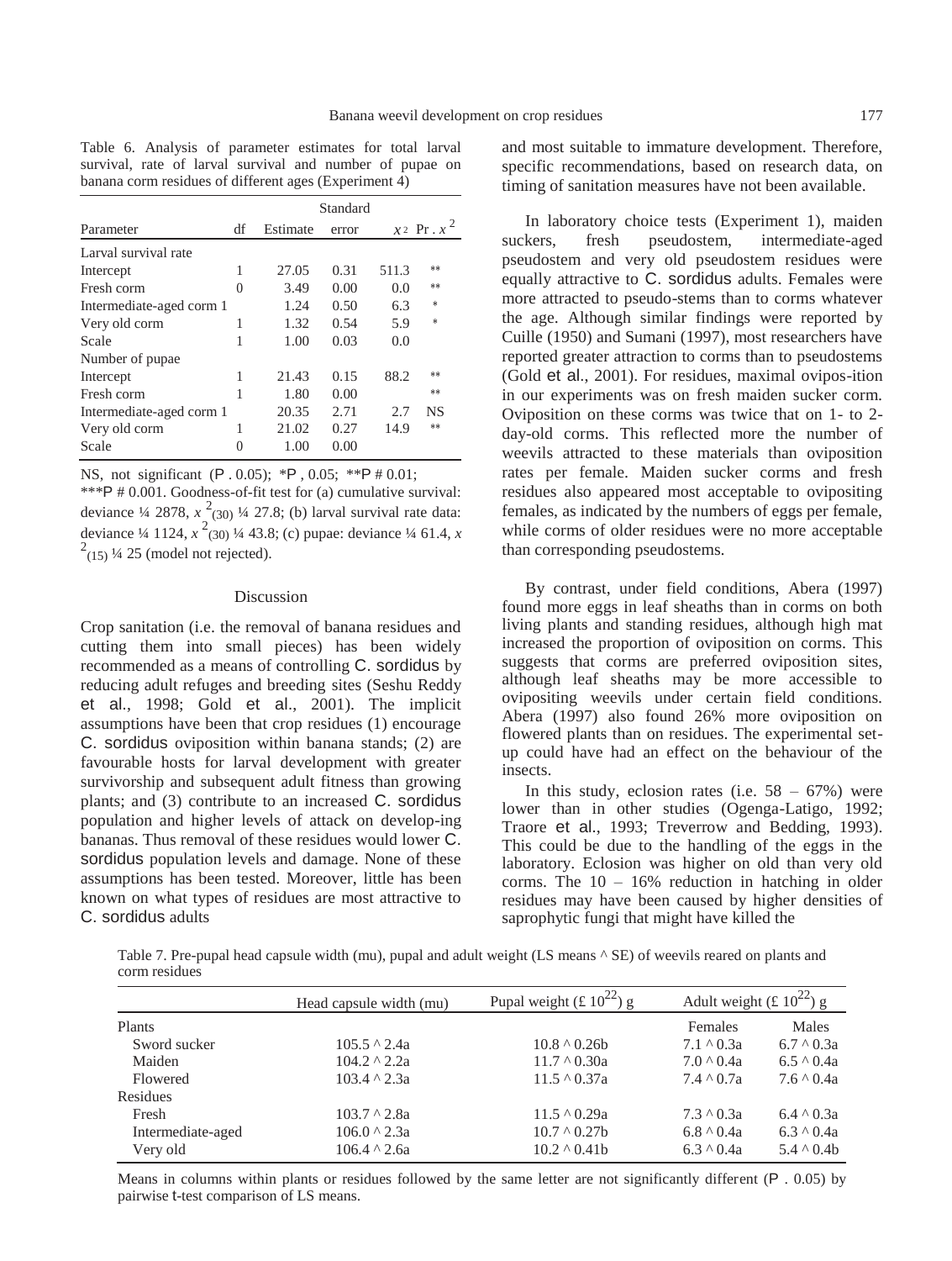eggs. Nonetheless, the data suggest only modest differences in eclosion rates among residues of different ages.

Longer larval development periods and lower adult male weights were observed on very old corms. Larval survival was negatively related to residue age. Survival was higher on fresh corm (up to 30 DAH) than on older corm residues (i.e.  $60 - 90$  DAH). Larval mortality was highest during the first 9 days after eclosion. It is likely that early instar C. sordidus larvae are fragile and especially vulnerable to fungal attack and other mortality factors. Survivorship on residues was somewhat lower than on growing plants. This suggests that growing and recently harvested plants provided higher food quality for larval development than older residues. Mesquita and Caldas (1986) simi-larly reported higher mortality in residues than on growing plants. However, our findings contrast with those of Gold and Bagabe (1997) who reported much higher levels of survival on residues of the resistant cultivar 'Kisubi' (AB) than on growing plants. In this case, it appeared that antibiotic resistant factors broke down after harvest, leading to greater success of C. sordidus larvae on residues than growing plants.

Fitness is the ability of an individual to pass on genes to the next generation (Godfray, 1994). Fecundity, the most important component of female insect fitness, is strongly correlated with body size (Jervis and Kidd, 1996). Pupal weight and adult weights are therefore good measures of C. sordidus fitness. Although we found some differences in pupal weights among treatments, females emerging from different plant phenological stages and different ages of residues were similar in size.

Earlier studies (Rukazambuga, 1996; Abera, 1997; Masanza, 2003) have shown that banana crop residues are favoured substrates for ovipositing females. The observations of this study suggest that success of immatures and fitness of emerging females are fairly similar on growing plants and residues of susceptible highland banana. Only minor differences were observed among egg eclosion rates. Larval survivorship rates were also similar in plants and residues. However, we caution that survivor-ship rates determined on material excised from growing plants in laboratory studies may be elevated as observed by Kiggundu et al. (2007) on resistant cultivars such as 'Yangambi Km5'.

In the present study, the developmental period from egg to adult was  $6 - 7$  weeks under laboratory conditions with a temperature of about 25 8C. These results are similar to those of Gold et al. (1999b) who reported a development period of  $6 - 8$  weeks. Although larval stage duration increased on older plants and on older residues, development times were fairly similar between growing plants and

residues. Prolonged development period is due to an increase in the number of moults under unfavourable conditions such as poor food quality (Wigglesworth, 1972). This may produce less fit individuals for the next generation. Nevertheless, in our study, females emerging from different plant and residues treatments were similar in weight. Thus although larvae reared on older residues took more time to develop than those reared on younger residues, the resulting adults had the same size.

Our results suggest that all stages of residues, including those decomposing at 120 days old, serve as hosts for C. sordidus and that reproductive success is similar to that on growing plants. Abera (1997) suggested that oviposition peaks on flower-ing plants. Our data suggest that oviposition on crop residues peaks between 2 and 30 days after harvest and declines thereafter. Larval success on resistant residues (Gold and Bagabe, 1997) appears to be negligible during the 30 days following harvest and then increases rapidly between 45 and 90 days. Therefore, we suggest that banana crop residues for susceptible clones might be destroyed shortly after harvest up to 30 days, while residues of resistant clones might be destroyed only after 45 days.

## Conclusion

Our results suggest that residues of all ages can serve as hosts for C. sordidus. Even if only a few larvae survive to reproductive stage, their contri-bution to population increase can be significant because weevils can live up to 4 years (Gold et al., 2001), and females may lay eggs throughout their lifetime. Hence farmers should be advised to destroy banana crop residues within a month of harvest, although residues from resistant clones may be left for 2 weeks longer in the field.

#### Acknowledgements

The Rockefeller Foundation provided the financial support through a grant to IITA. We are grateful to Dr W.K. Tushemereirwe, head of the Ugandan National Banana Research Programme, and to the Kawanda Agricultural Research Institute for their support of this project. Francis Sebulime assisted in data collection. Beverly McIntyre provided critical comments on an earlier draft of this paper.

#### References

Abera A. M. K. (1997) Oviposition preferences and timing of attack by the banana weevil (Cosmopolites sordidus Germar) in East African highland banana (Musa spp). MSc thesis, Makerere University, Kampala, Uganda. 120 pp.